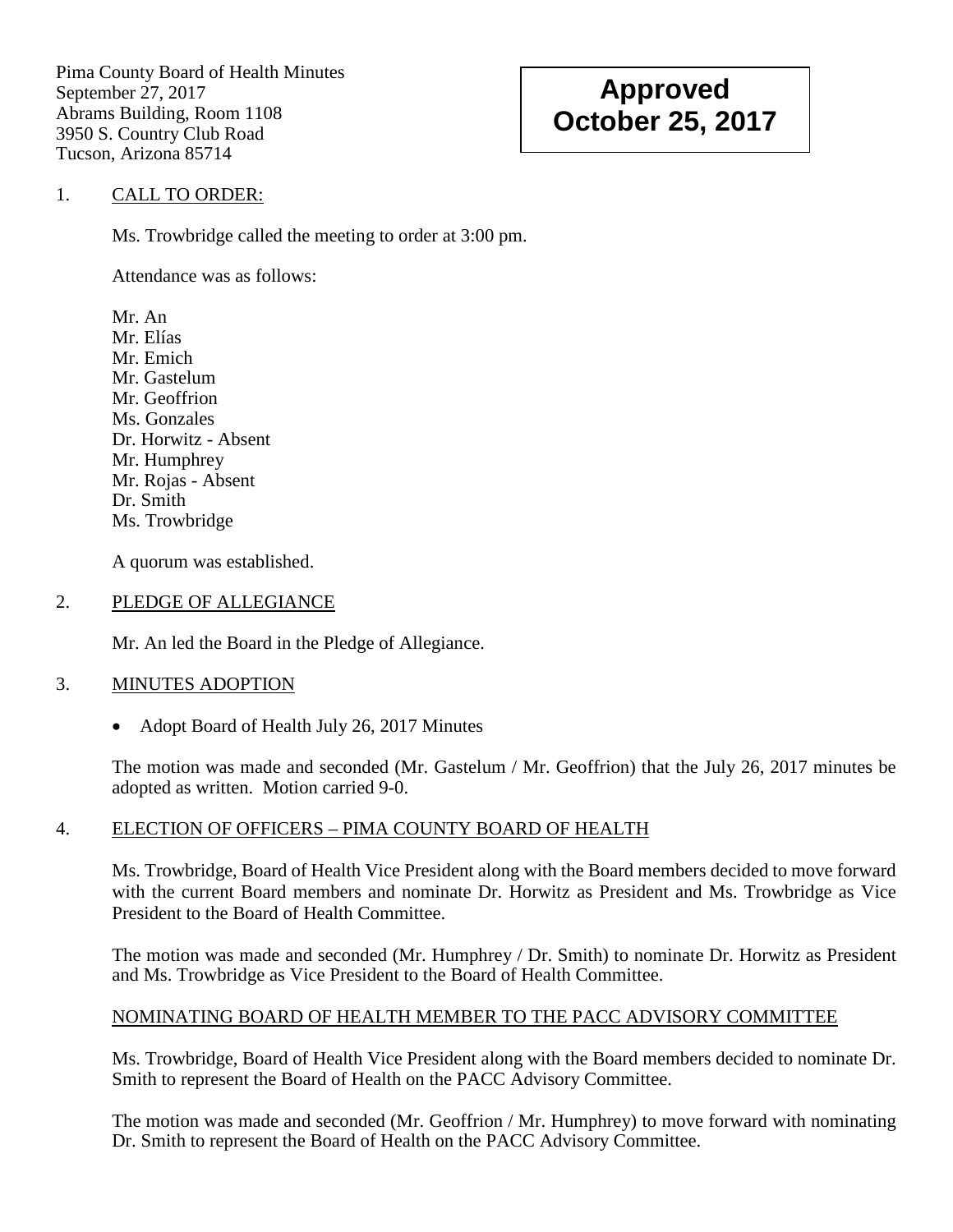## 5. DIRECTOR'S UPDATE

Paula Mandel, Deputy Director and Kim Janes, Program Manager addressed the Board on a few topics that Marcy Flanagan requested them to speak on in her absent. Mr. Janes updated the Board on the status of the ACA and stated that the Senate Majority Leader Mitch McConnell (KY) announced on September 26, 2017 that the Senate would not be voting on the Graham-Cassidy health care bill this week. It was clear that the bill did not have sufficient votes to pass since Senators Susan Collins (ME), John McCain (AZ) and Rand Paul (KY) all came out against it, Congress is now going to focus on tax reform, and there are no plans in the near future to repeal or replace the current form of the ACA. Mr. Janes also addressed the Board on the Hepatitis A Outbreak and stated our County works with the CDC and our community partners and physicians to ensure rapid and coordinated surveillance, detection, and response to hepatitis outbreaks by providing the County with weekly reports. Hepatitis A can be transmitted through touching objects or eating food that someone with Hepatitis A infection handled or through having sex with someone who has Hepatitis A infection. The County has not seen an uptick in Hepatitis A since the outbreak in California. The CDC is going to San Diego next week to help them work on this outbreak in California. The youth are vaccinated against Hepatitis A; therefore, that population would be protected in the event of an outbreak. Should the County see an uptick in the cases of Hepatitis A cases in the community, the County would approach it like they do any other communicable disease, with messages of good hygiene, such as handwashing, and vaccinating when appropriate.

Mr. Janes also updated the Board on a new electronic birth and death records system that is called DAVE, which will be going live on October 2, 2017. The County is working with ADHS to try to ensure a smooth transition to the new system. Individuals can request their vital records information online or can come into the office for assistance. Online certificates are slightly more expensive. The Consumer Health and Food Safety Department will be implementing their electronic health inspection and reporting system in the coming weeks. The County is excited to move forward in the direction of having our environment health staff complete their inspections electronically in the field and eliminate the old paper system. Ms. Mandel informed the Board of the reason why Marcy Flanagan, Health Department Director was not able to attend the meeting and briefly updated the Board on their concerns on Hepatitis A in child care centers. The County's Child Care Health Consultants do go out and work with the licensed daycare facilities, who do provide lots of information and education to the parents and staff on good hand washing and cleaning methods to help minimize the spread of any kind of infection. Ms. Mandel stated there has not been a Hepatitis A outbreak in Pima County in the last five years. The Board discussed making a motion to send a letter regarding the ongoing issue with the clean up of excrement surrounding the homeless population. The Board would like to indicate in the letter the Boards concern of the rise of Hepatitis A in San Diego and to urge Mr. Huckelberry to find a reasonable solution for the lack of available restroom facilities downtown to protect the community from a future Hepatitis A outbreak.

The motion was made and seconded (Dr. Smith / Mr. Gastelum) to have staff draft a letter for the Board members review and approval to send to the Board of Supervisors, Michael Ortega, City of Tucson Manager and Chuck Huckelberry, County Administrator about looking into a way of litigating the issue of excrement and Hepatitis A transmission within the City and County areas.

# 6. OVERDOSE DEATHS IN PIMA COUNTY

Ms. Trowbridge, Board of Health Vice President introduced Dr. Greg Hess, Chief Medical Examiner to address the Board on overdose deaths in Pima County. Dr. Hess went over the current numbers the Pima County Mortality had between 2007 - 2016. He stated of the 9,376 total deaths only a quarter of them are reported to the Medical Examiner every year so the mass majority of these people die, as a result of a natural medical condition and are being followed by a physician in the community who certifies the death. There were 263 over dose deaths in Pima County every year by use of multiple drugs and about 70% of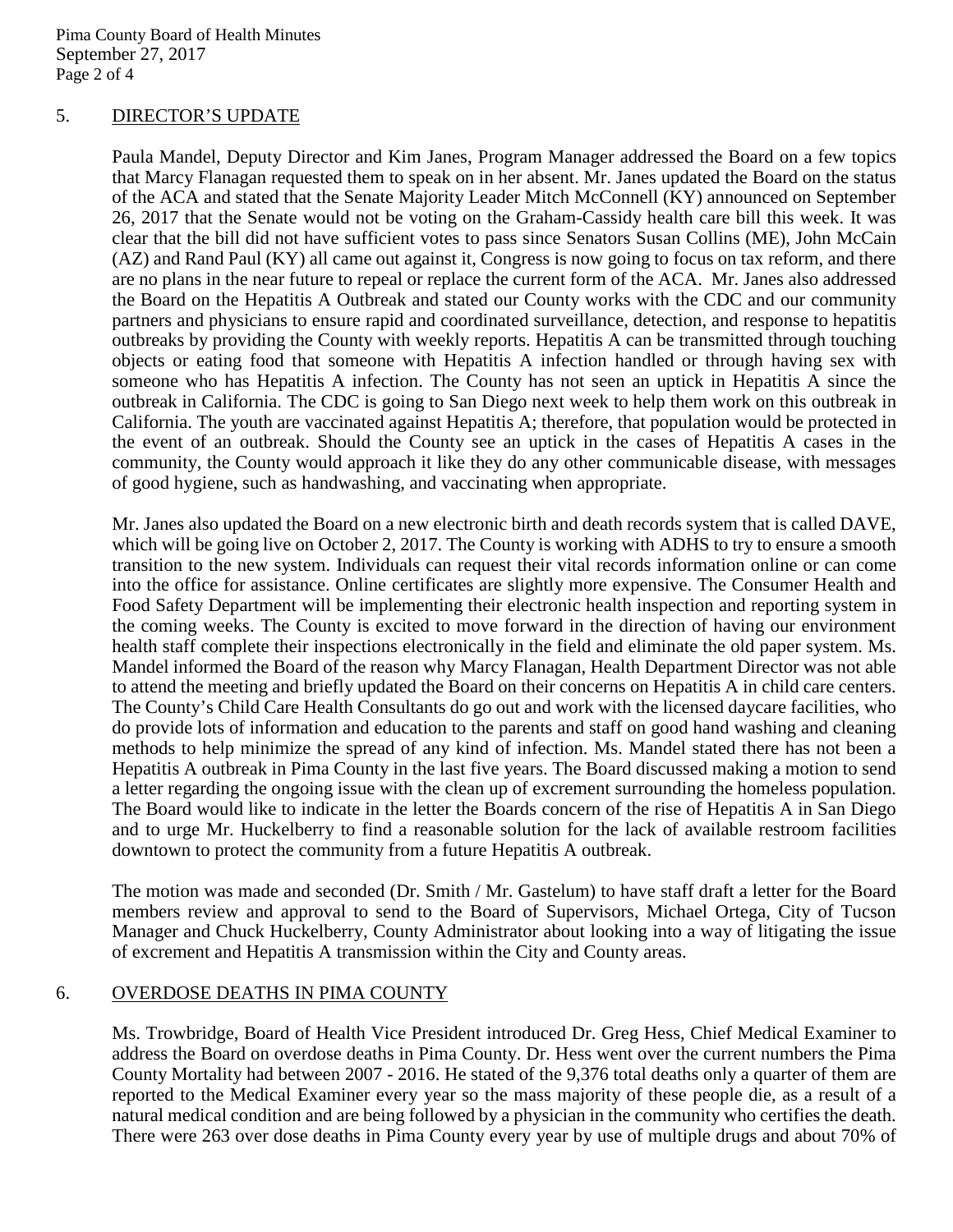Pima County Board of Health Minutes September 27, 2017 Page 3 of 4

> these deaths are a cause of Opioid. The majority of over dose deaths are between 20-59 years of age and of those only 34% are female and 66% are male. Most over dose deaths are classified as accidental deaths, which are 89% accident, 8% suicide and 36% undetermined. There were no reported drug over dose homicide deaths in 2016 but there has been in the past. The commonly found drugs used are methamphetamine, heroin, alcohol, oxycodone, morphine and cocaine. The use of methamphetamine has rapidly risen in 2016 from the past years. Dr. Hess stated there has not been a peck in deaths of oxycodone overdoses possibly due to the fact that they have now changed the way oxycodone is formulated, making it less likely to be diverted into street drugs. Fentanyl is one of the strongest opiate drugs on the market and is an extremely powerful painkiller, used to treat severe chronic pain, or breakthrough pain, which does not respond to ordinary painkillers. In recent years, the drug has been manufactured in illegal labs in China and Mexico, and is then trafficked to countries including the U.S. and Canada, where it is cut with heroin without the knowledge of buyers, who then overdose. The Pima County Office of the Medical Examiner, in cooperation with the Health Department, will provide County administration with quarterly updates and trend analysis of overdose deaths to include deaths related to opiate compounds.

## 7. 8.50 SMOKING ORDINANCE UPDATE

Ms. Trowbridge, Board of Health Vice President introduced Gregory Rivera, Program Manager to update the Board on the status of the Pima County Smoking Ordinance. Mr. Rivera briefly updated the Board of what has been updated and changed to the new 8.50 Smoking Ordinance. The primary focus of these amendments are to reinforce existing provisions and to impose the same restrictions and prohibitions on Electronic Smoking Devices as combustible tobacco. The proposed enhancements to Pima County ordinance Chapter 8.50 Smoking would expand the language of the State Smoke Free Arizona Act. Mr. Rivera said the next steps to move forward would be to get the Board of Health's approval of the revised ordinance, put it out to the public for community feedback, meet with Marcy Flanagan, Director to establish the ordinance liaison panel, the ordinance liaison panel will reach out to Pima County Administrator and then the ordinance will be taken to the Board of Supervisors. This timeline demonstrates the process in which the County hopes to capture feedback regarding such revisions from residents, businesses and stakeholders in Pima County. The County hopes to have the new 8.50 Smoking Ordinance finalized and completed by March 2018.

The motion was made and seconded (Mr. Emich / Mr. Humphrey ) to allow Mr. Rivera and staff to move forward with the new revised 8.50 Smoking Ordinance as written.

## 8. DISPOSE A MED PROGRAM UPDATE

Ms. Trowbridge, Board of Health Vice President introduced Karin Merritt, Compliance and Lab Manager and Raul Munoz, Opioid Program Coordinator to address the Board on the Dispose A Med Program. Ms. Merritt stated the Dispose A Med mission is to be a central resource to coordinate, educate and promote safe disposal, storage and use of medications to protect public health, the environment and drinking water quality. The Dispose A Med program is a national, state and countywide program, which was launched in 2009. Initially managed by Pima County Wastewater Reclamation and was transferred to the Health Department in 2011, who helped the program become a 501c3 non-profit organization in 2014 and currently has a community coalition of 65 members. Improper storage & disposal of medications contributes to potential abuse and poses a threat to the environment and our water supplies. Non-medical use of prescription pain relievers is the second-most prevalent form of illicit drug use in the U.S. 400% increase in U.S. emergency room admissions & substance abuse treatment centers. In 2016, 263 accidental and overdose deaths were reported by the Pima County Medical Examiner and the State of Arizona reported 1,493 deaths. Ms. Karin stated that our bodies eliminate some of the medicine we take in and it is flushed down the toilet, ending up in the water supply. Not all medicines and by products can be eliminated by Pima County Reclamation Wastewater.